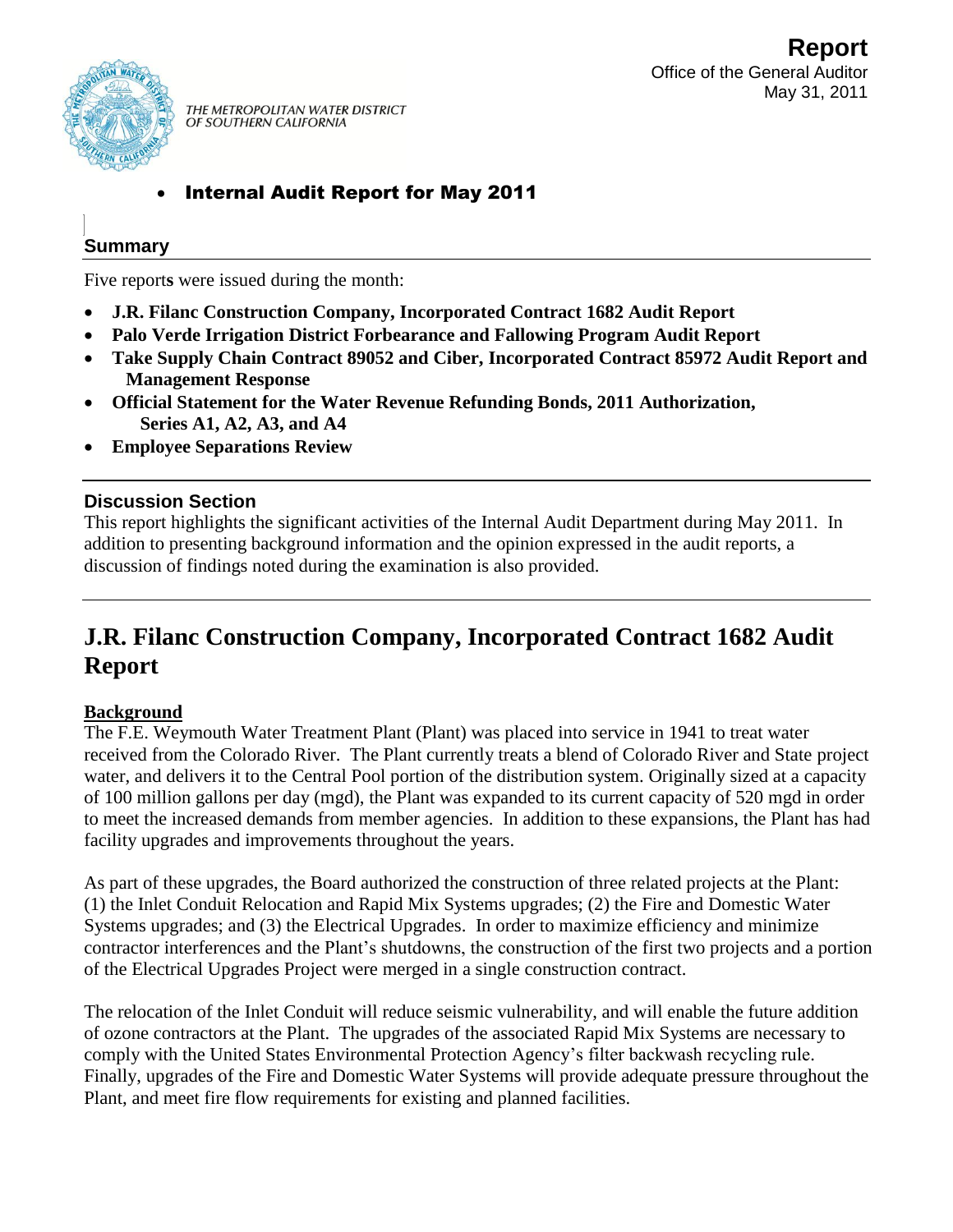In August 2009, Metropolitan entered into a \$30.1-million contract (1682) with J.R. Filanc Construction Company, Incorporated to relocate the existing Plant's inlet conduit and construct the rapid mix facilities, fire and domestic water systems, and elements of the electrical systems. This project included construction of a concrete box conduit connection from the Upper Feeder to the existing basins and the new rapid mix facilities; relocation of return wash water piping and sulfuric acid feeds; and modification of the existing chlorine injection facilities. The project also included the installation of additional domestic and fire water pumps, fire and water system piping and fire hydrants; construction of electrical duct banks; and grading and fencing of a switchyard.

In January 2011, the California Department of Public Health approved \$20 million in state's Proposition 50 "The Water Security, Clean Drinking Water, Coastal and Beach Protection Act of 2002" grants to Metropolitan to be used for the Plant's Oxidation Retrofit Program. Of this amount, \$8.9 million was allocated for the relocation of the Plant's inlet conduit. Metropolitan is currently in the process of submitting claims for the inlet conduit relocation costs incurred under this contract.

As of March 2011, the contractor has completed 93 percent of the project work, and Metropolitan has paid \$26 million, including \$498,000 in approved extra work orders under this contract.

### **Opinion**

In our opinion, the accounting and administrative procedures over J.R. Filanc Construction Company, Incorporated Contract 1682 include those practices usually necessary to provide for a satisfactory internal control structure. The degree of compliance with such policies and procedures provided effective control for the period August 2009 to March 2011.

### **Comments and Recommendations**

There were no material findings to report.

## **Palo Verde Irrigation District Forbearance and Fallowing Program Audit Report**

## **Background**

In August 2004, Metropolitan entered into a 35-year Forbearance and Fallowing Program (Program) agreement with the Palo Verde Irrigation District (PVID) to develop a flexible water supply of up to 125,000 acre-feet per year through non-irrigation of qualified farmlands in the Palo Verde Valley area. From 2005 to 2006, Metropolitan entered into long-term agreements with PVID and 99 landowners to fallow the qualified farmlands through July 2040.

Under the terms of the Program, participants would not irrigate their lands and the saved Colorado River water was made available to Metropolitan. Metropolitan was then required to make payments to these landowners for fallowing their lands, and to compensate PVID for related administration costs. Annual payments to landowners under this Program were \$648, \$664, and \$681 per fallowed acre for Program fiscal years 2008/09, 2009/10, and 2010/11 respectively. Payments totaled \$45.6 million for the three Program years under review. An annual advance payment was also made to PVID to cover administrative costs for each Program year. These annual advances totaled \$557,000 for the last three Program years.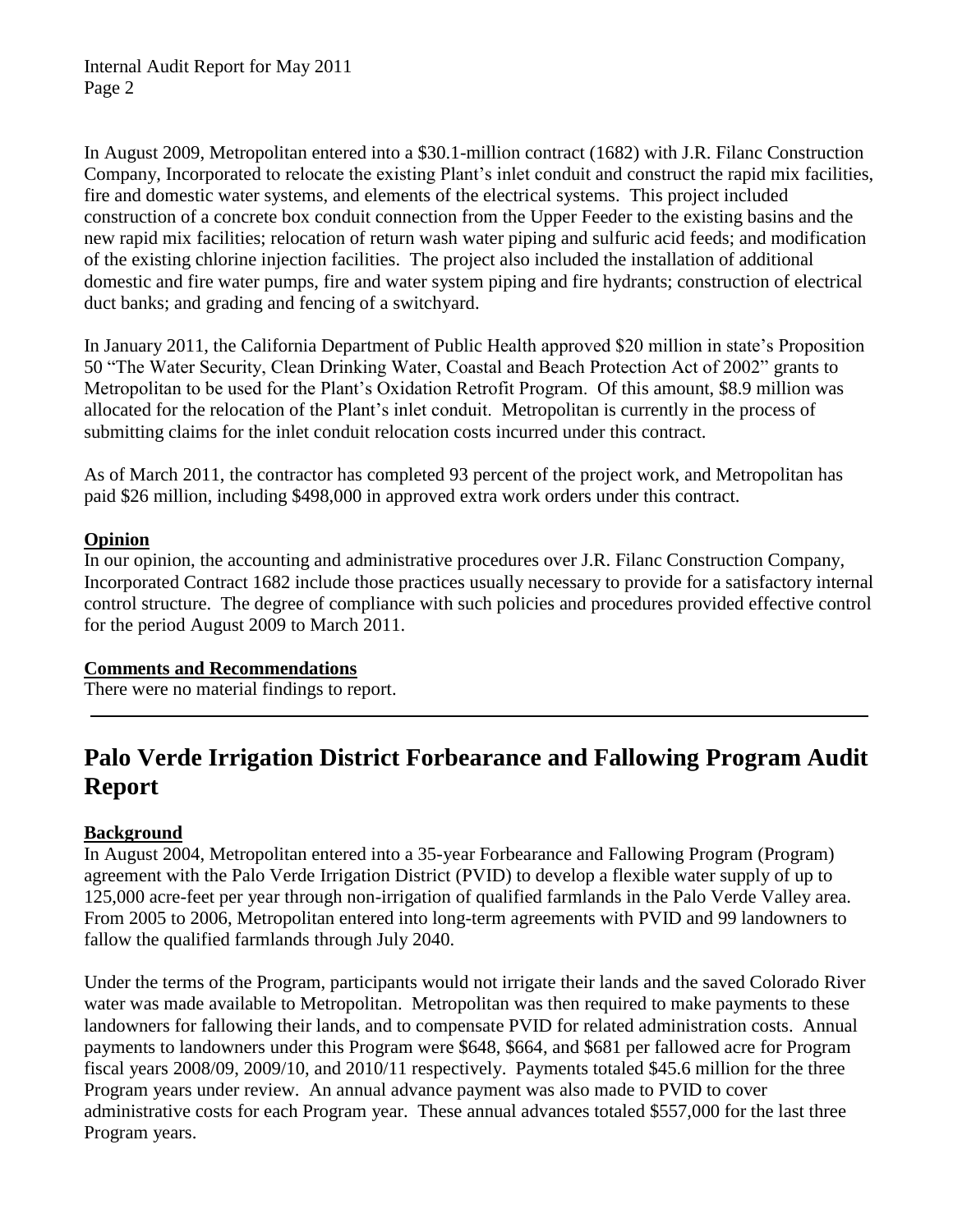In March 2009, the Board authorized the PVID Emergency Short-Term Fallowing Program due to cutbacks in State project water supplies and the statewide emergency drought conditions. From April through August 2009, Metropolitan entered into short-term emergency fallowing agreements with PVID landowners to fallow up to 13,350 acres, in addition to the nearly 26,000 acres being fallowed under the long-term program. The short-term program, which ended in July 2010, provided Metropolitan with approximately 56,400 acre-feet. Under this program, Metropolitan paid landowners \$1,665 per fallowed acre for a total of \$21.2 million.

The annual payments under the long-term and short-term programs, and the annual advances to PVID for program administration were initially capitalized to short-term asset account PVID Deferred Operating Costs. These costs were adjusted at the end of each fiscal year in proportion to the remaining Program water stored at Lake Mead at the end of the prior calendar year (i.e., if 50 percent was remaining then 50 percent deferred costs were written off). The deferred operating costs totaled \$28.6 million as of March 31, 2011.

### **Opinion**

In our opinion, the accounting and administrative procedures over the Palo Verde Irrigation District Forbearance and Fallowing Program include those practices usually necessary to provide for a generally satisfactory internal control structure. The degree of compliance with such policies and procedures provided effective control for the period August 2008 through March 2011.

### **Comments and Recommendations**

## MANAGEMENT REPORTING – EFFICIENCY THROUGH AUTOMATION

Operating efficiency occurs as a result of automating manual tasks because it provides for an increased processing capability by reallocating available resources to other tasks. In addition, automation provides for greater assurance that detailed, repetitive tasks are completed correctly, and it may free-up personnel to perform more analytical work. These efficiency and assurance based controls are critical to management reporting to ensure that performance targets are met and associated Water Resource Management (WRM) Group strategies are realized.

During our review, we noted that PVID maintains a database of Excel spreadsheets that includes the contract, water account, program field, and parcel number. It also has canal and gate information and the assessor parcel number. Finally, it identifies qualified acreage and the number of acres fallowed.

Our review also revealed that a Structured Query Language (SQL) database system was developed by the WRM Group to track similar data elements. This system is utilized by both WRM Group program management and PVID for spontaneous queries, verification of fallowed acreage, and for management reporting purposes. Although this SQL database system has been in use since 2005, it has not been integrated or linked to the hundreds of Excel spreadsheets maintained by PVID. As a result, when updating the SQL database system, WRM Group staff manually inputs information derived from the Excel spreadsheets into the database system. Manual input of data into the SQL database results in operating inefficiencies and could result in incorrect and/or inaccurate data elements.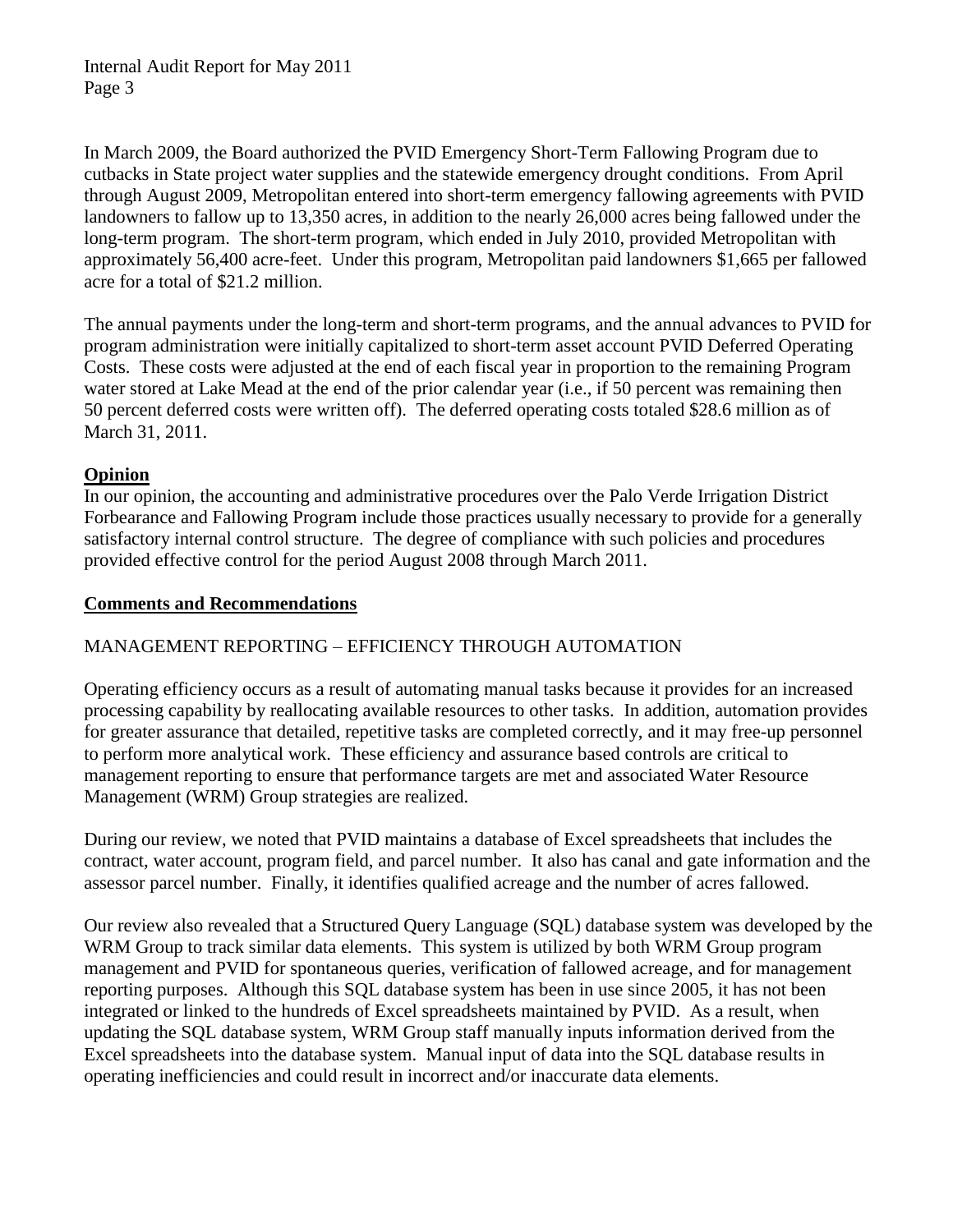We recommend that the WRM Group program management develop procedures to link PVID's Excel spreadsheets to the WRM Group SQL database system. These processes should ensure that the PVID data input is used as a single point data entry to process, track and monitor landowner's participation in the Program.

### PERIODIC REVIEW AND RECONCILIATION

Accounting control is achieved by performing periodic reviews and reconciliations of program and accounting records. These procedures provide assurance as to the propriety of the transactions affecting the accounts, they identify potential erroneous entries, and they describe follow-up procedures for exceptions. For the Forbearance and Fallowing Program (Program), WRM Group program management and the Controller Section should perform periodic reviews of water savings, stored water, billings and reconciliations of participation rights, and its amortizations to ensure propriety and accurate recording of Program costs. We reviewed the deferred operating costs, participation rights accounts and selected landowner and PVID invoices and noted:

- 1. Although updates to the Program water savings and stored water information were provided periodically to the Controller Section by the WRM Group, we noted that these updates were not reflected in the general ledger during the current fiscal year 2010/11. As a result, the PVID deferred operating costs were overstated by \$8.5 million through March 2011. Further review revealed that this overstatement is the result of a dispute between Imperial Irrigation District, Bureau of Reclamation and Metropolitan on certain contested water deliveries during CY 2010 and is the subject of ongoing discussions.
- 2. General Ledger Account "Accumulated Amortization PVID Participation Rights" (1217515) was overstated by \$171,181, as of March 2011 due to error in recording September 2010 Amortization for Kern County Participation Rights to this account.
- 3. PVID staff overtime hours (41 percent of regular labor hours tested) billed to the Program were not supported with written approval from PVID's chief engineer. It should be noted that PVID's current procedures require written approval of staff overtime by immediate supervisor.
- 4. Payment due dates for all 18 landowner invoices tested were inconsistent with the required payment date of September 1 of each applicable contract year per the agreements. We noted that these payment due dates were up to more than two months prior to September 1. All these invoices appeared to have been paid late by Metropolitan by up to 75 days, as the checks were issued to landowners a week or two prior to September 1 of each applicable year.

We recommend that the WRM Group management provide periodic updates of the Program water savings and stored water information to the Controller's Section on a consistent basis, and that they utilize these reports for semi-annual adjustment of PVID deferred operating costs. Further, we recommend that the Controller Section conduct periodic reconciliations of Accumulated Amortization - PVID Participation Rights account to ensure proper recording of transactions. In addition, we recommend that WRM Group program management establish procedures that require written approval by PVID management for PVID staff overtime hours billed to the Program.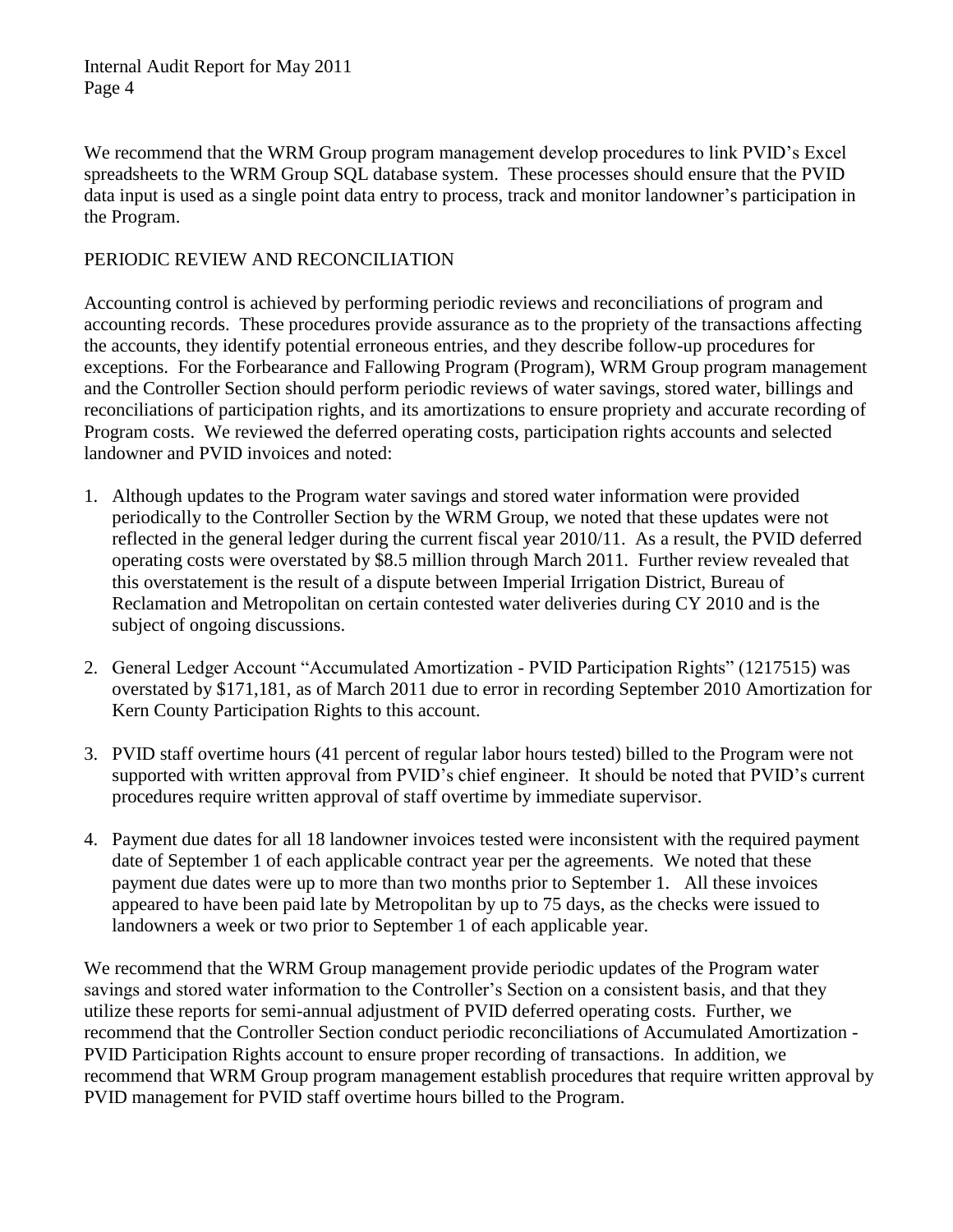Lastly, we recommend that WRM Group program management resolve the landowner invoices' payment due date issue.

# **Take Supply Chain Contract 89052 and Ciber, Incorporated Contract 85972 Audit Report**

### **Background**

In 2005, an internal warehouse operations assessment identified potential computer automation improvements at Metropolitan's eight warehouses in La Verne, Lake Mathews, Gene Camp, Jensen, Lake Skinner, Diemer, Mills and Soto Street. In January 2006, the Corporate Resources Group initiated the Warehouse Improvement Program (WIP), which included the implementation of a bar coding system for inventory tracking. Metropolitan entered into a \$642,113 fixed-price agreement with Take Supply Chain to implement an inventory bar coding system using their proprietary system.

This agreement was effective from October 2007 through September 2009. The Take Supply Chain agreement was amended several times to increase the maximum amount payable up to \$701,598, change the fee schedule, extend the contract duration to December 2010, and change the consultant's name from "Clearorbit, Incorporated" to "Take Supply Chain." This project was completed in September 2010, and Metropolitan has paid Take Supply Chain \$676,000 through December 31, 2010.

In 2006, Human Resources (HR) established the HR Improvement Project (Project) to improve its business processes and operating efficiencies. This Project consisted of two phases. Phase I delivered web-based, self-service capabilities to employees that allowed them to update personal information, to enter their annual benefit enrollment elections, and to access their paycheck compensation history. This phase also automated benefits administration and was completed in early 2007. Phase II consisted of two elements: (1) An upgrade of the PeopleSoft Human Resource Management System (HRMS) from version 8.3 to 8.9, and (2) The elimination of separate HR related parallel systems that were maintained outside the PeopleSoft HRMS.

Metropolitan entered into a three-year \$1.2-million fixed price agreement (85972) with Ciber, Incorporated to provide project management, technical, and functional services for the upgrade of PeopleSoft HRMS to version 8.9. This agreement was effective from May 2007 to September 2009. The Ciber, Incorporated agreement was amended three times to change the agreement administrator, add project tasks, modify the payment schedule, extend the duration to December 2010, and to increase the contract amount to \$1.44 million. Phase II was completed in January 2011 and Metropolitan has paid Ciber, Incorporated \$1.44 million under this agreement through December 31, 2010.

### **Opinion**

In our opinion, the accounting and administrative procedures over consulting agreements with Take Supply Chain and Ciber, Incorporated include those practices usually necessary to provide for a less than satisfactory internal control structure. This opinion is the result of failure to withhold retention amounts of \$12,600 and the failure to record retention payables of \$92,600. It should be noted that management has initiated remedial actions in response to our concerns. We will continue to assist management in the evaluation of solutions addressing this internal control structure concern while meeting operational needs.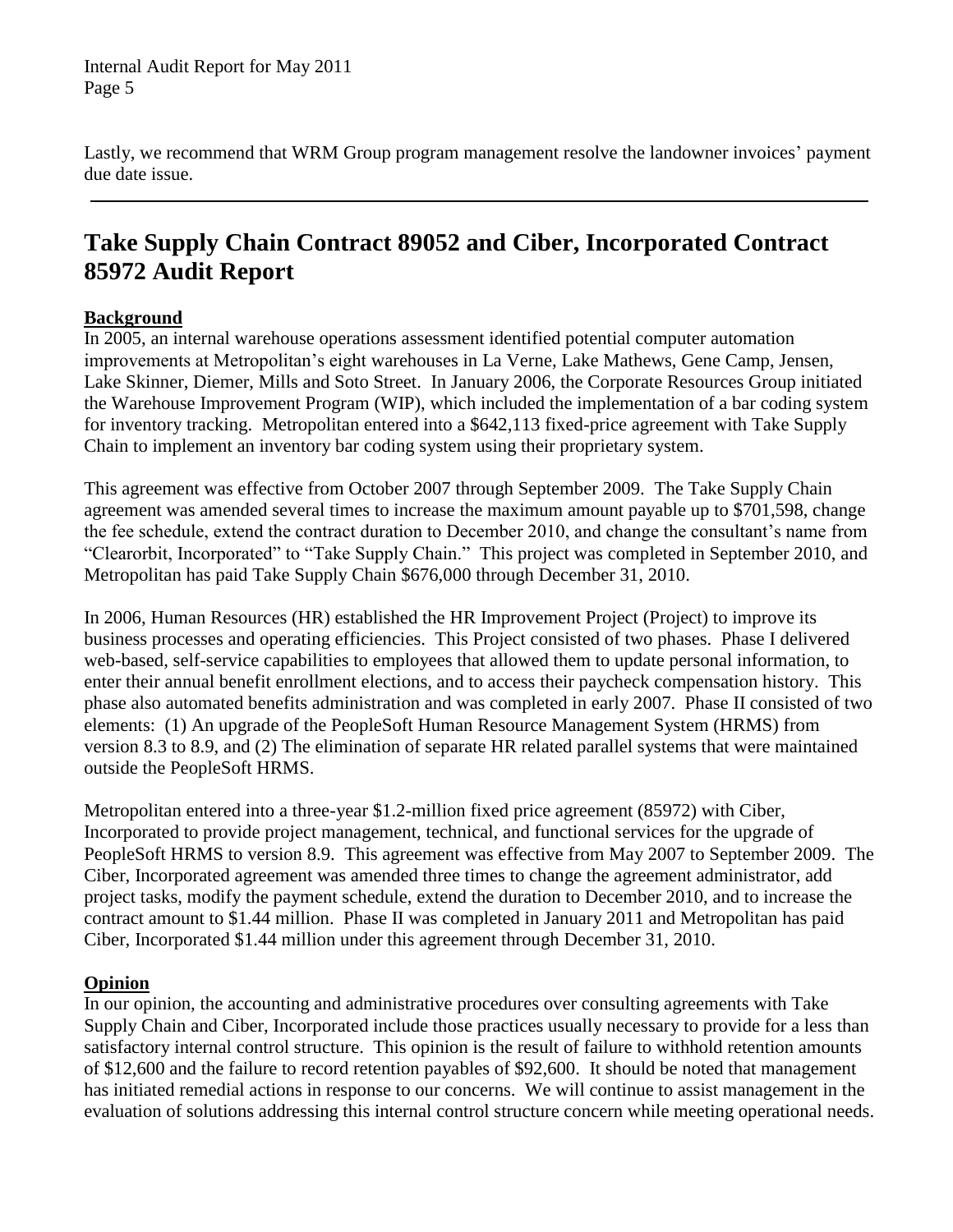#### **Comments and Recommendations**

#### COMPLIANCE WITH TERMS AND CONDITIONS OF THE AGREEMENTS

Compliance with contractual requirements is necessary to ensure accurate accounting records, proper supporting detail, and adequate control over the administration of the agreements. Compliance with the contractual terms and conditions also ensures that parties fully discharge their duties and obligations and exercise their legal rights associated with the agreements.

We reviewed twelve consultant invoices totaling \$1.1 million (six Ciber, Incorporated invoices totaling \$740,000 and six Take Supply Chain invoices totaling \$402,000) and noted:

- A. Ciber, Incorporated:
	- 1. The Contract retention of \$12,079 was not withheld from the payments of two consultant invoices totaling \$120,790. This is in contrast to the Compensation section of the agreement that requires the withholding of 10 percent retention from each invoice until the successful completion and final acceptance of the contract deliverables by Metropolitan.
	- 2. The contract retention of \$54,090 for three consultant invoices tested was not recorded as a liability to the consultant. Further review revealed that Metropolitan recorded the consultant charges for these invoices based on the net invoice amounts of \$486,810 (net of \$54,090 contract retention) rather than the gross amounts of \$540,900.
	- 3. All six consultant invoices tested were not signed and certified by the consultant and did not include information as required in the agreement, such as beginning and ending billing dates, the maximum amount payable, and total amount previously invoiced. In addition, these invoices were submitted directly to the agreement administrators rather than to the Accounts Payable Unit, in contrast to the Billings and Payment section of the agreement.
	- 4. One of six consultant invoices tested was paid 30 days late. This is contrast to the Billings and Payments section of the agreement that requires payment of consultant invoice within 30 days of invoice receipt.
	- 5. We could not locate the written task order request issued by Metropolitan for additional consultant services totaling \$6,600. This is in contrast to Scope of Work section of the agreement that requires issuance of a written task order request for any out-of-scope work requested by Metropolitan.
	- 6. We could not locate the SBE utilization reports (for three of six) and the task acceptance certificates that accompanied the five of six consultant invoices tested. The utilization reports were required by Business Program Outreach section of the agreement. The certificates served as evidence of approval by the agreement administrator for incremental payments of consultant services.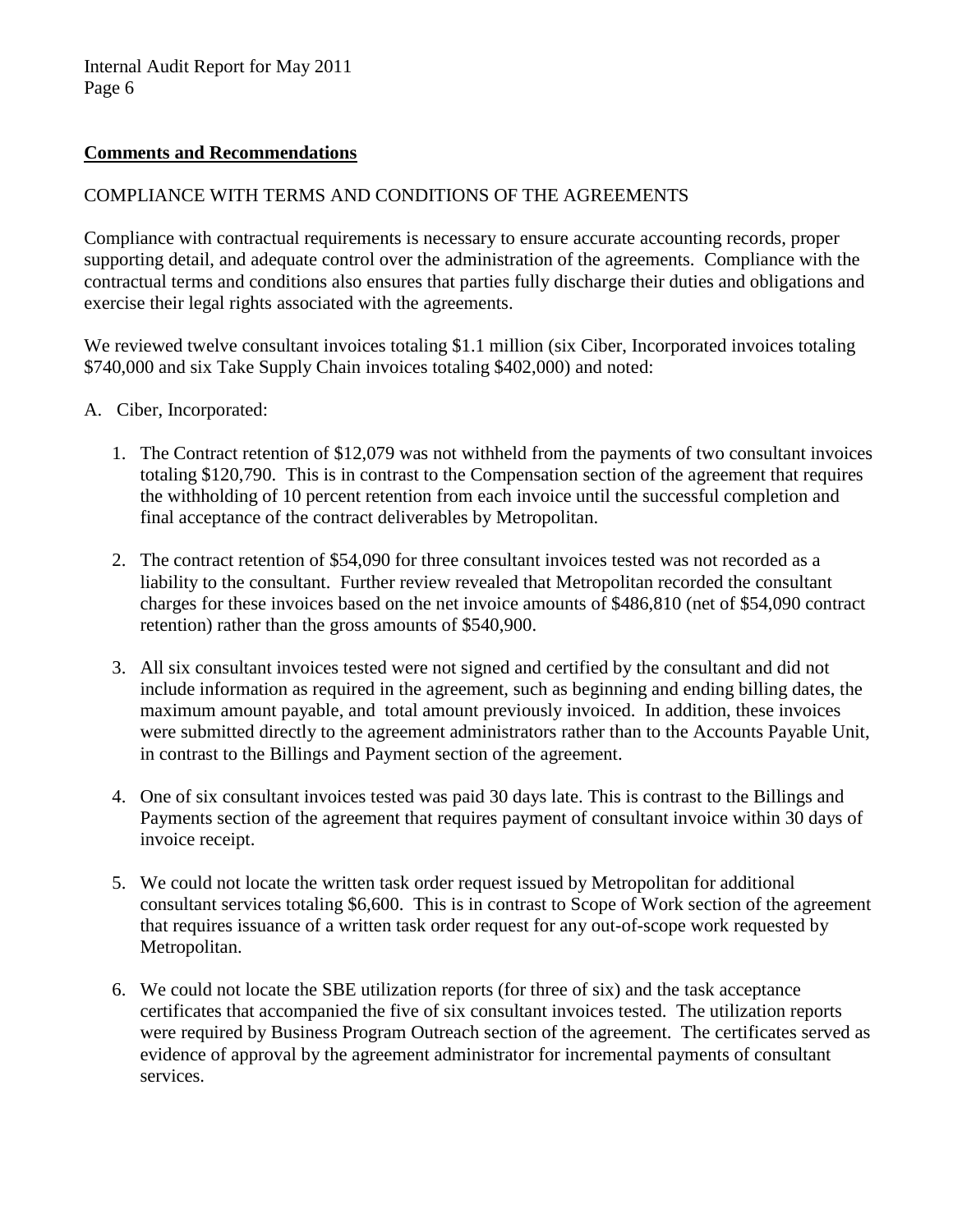- 7. We could not locate the consultant and subconsultant's biweekly time reports, as required by the Time Reports section of the agreement. These reports identify the completed work for each contract deliverable at a summary level and percent of completion, and are used for project management reporting purposes.
- B. Take Supply Chain:
	- 8. The Contract retention of \$534 was not withheld from payment of one consultant invoice (\$5,338). This is in contrast to the Compensation section of the agreement that requires withholding of retention amount from each invoice until successful completion and final acceptance of contract deliverable by Metropolitan.
	- 9. Contract retention of \$38,467 on four consultant invoices tested was not recorded as a liability to the consultant. Further review revealed that Metropolitan recorded the consultant charges for these invoices based on the net invoice amounts of \$346,211 (net of \$38,467 contract retention) rather than the gross amounts of \$384,678.
	- 10. The consultant invoices tested were not signed and certified by the consultant and did not include information as required by the agreement, such as the beginning and ending billing dates, the maximum amount payable and total amount previously invoiced. In addition, these invoices were submitted directly to the agreement administrator rather than to the Accounts Payable unit, in contrast to the Billings and Payments section of the agreement.

We recommend that the agreement administrator resolve the non-withholding of contract retentions from consultant payments. Further, we recommend that the agreement administrator coordinate set up of contract retention liabilities with the Accounts Payable unit. Lastly, we recommend that the agreement administrator remind the consultants of the need to comply with terms and conditions of the agreement and conduct periodic reviews to ensure compliance.

## **Official Statement for the Water Revenue Refunding Bonds, 2011 Authorization, Series A1, A2, A3, and A4**

The Audit Department has completed a review of the Official Statement for the Water Revenue Refunding Bonds, 2011 Authorization, Series A1, A2, A3, and A4. We performed this review to provide the issuer of the Bonds "comfort" that the Official Statement for the Bonds is complete, consistent with supporting financial records, and accurate in all material respects. We completed our review in accordance with agreed upon procedures specified by the underwriter. We issued letters to the underwriter describing the agreed upon review procedures performed, and the results obtained.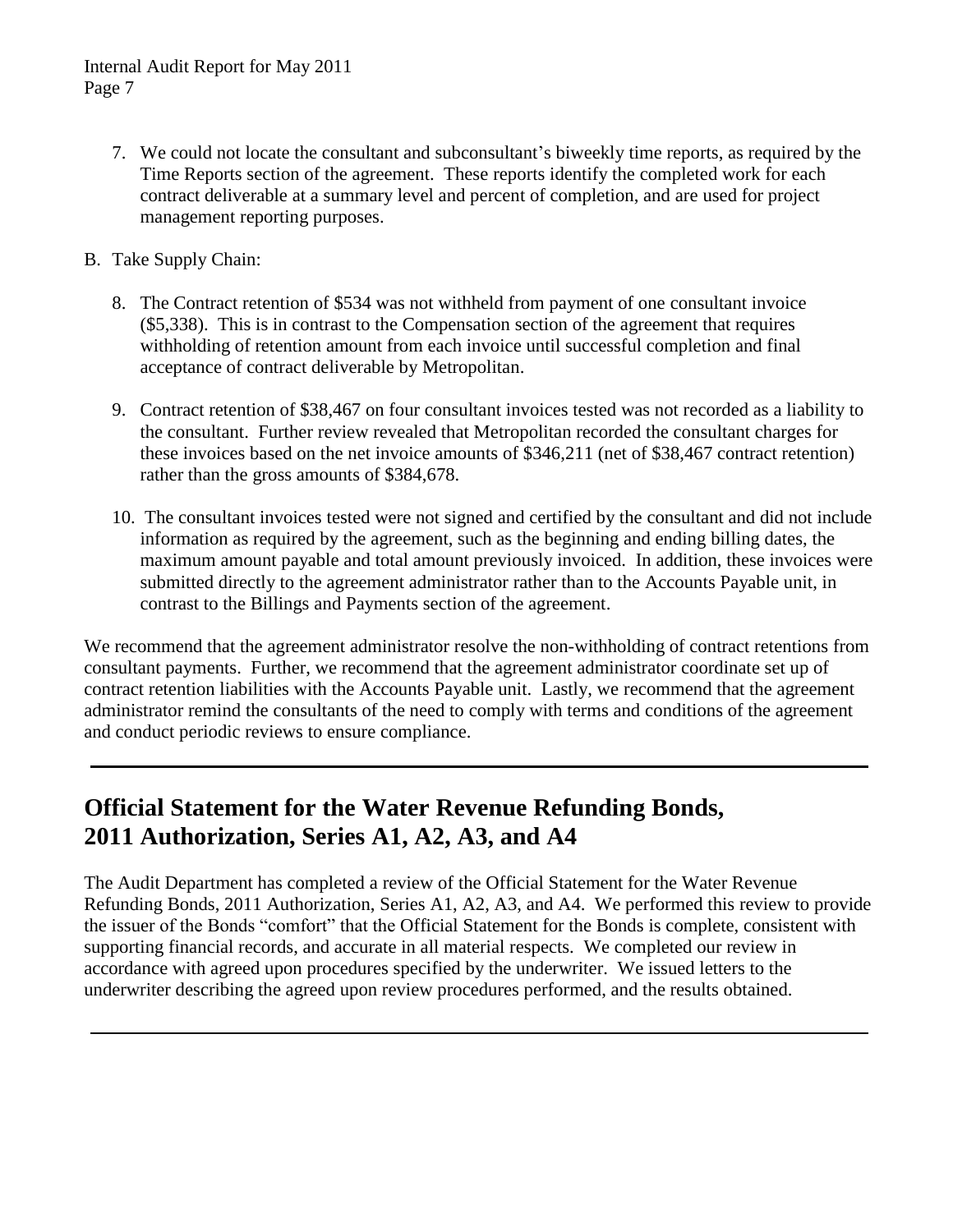# **Employee Separations Review**

We have completed a review of the impact on controls following an increased number of employee separations (both retirements and terminations) during calendar year (CY) 2010. Specifically, we noted 106 separations occurred during CY 2010, compared with 56 separations during the prior year. Our review consisted of assessing management actions in response to these separations and to gain reasonable assurance that controls have been effectively maintained. Our scope was limited, and therefore, we do not express an opinion on the system of internal controls.

We conducted interviews with managers of 20 employees who had separated during CY 2010, and disclosed no obvious control gaps as a result of these separations. We noted that managers conscientiously responded to employee turnover and directed significant effort to ensure no control issues resulted. Additionally, we developed several common themes from our interviews, which we offered for management's consideration to help maintain controls during periods of change. These themes included accelerating identification of opportunities to streamline and redesign processes; evaluating organizational structure; monitoring costs related to turnover; and documenting detailed position procedures.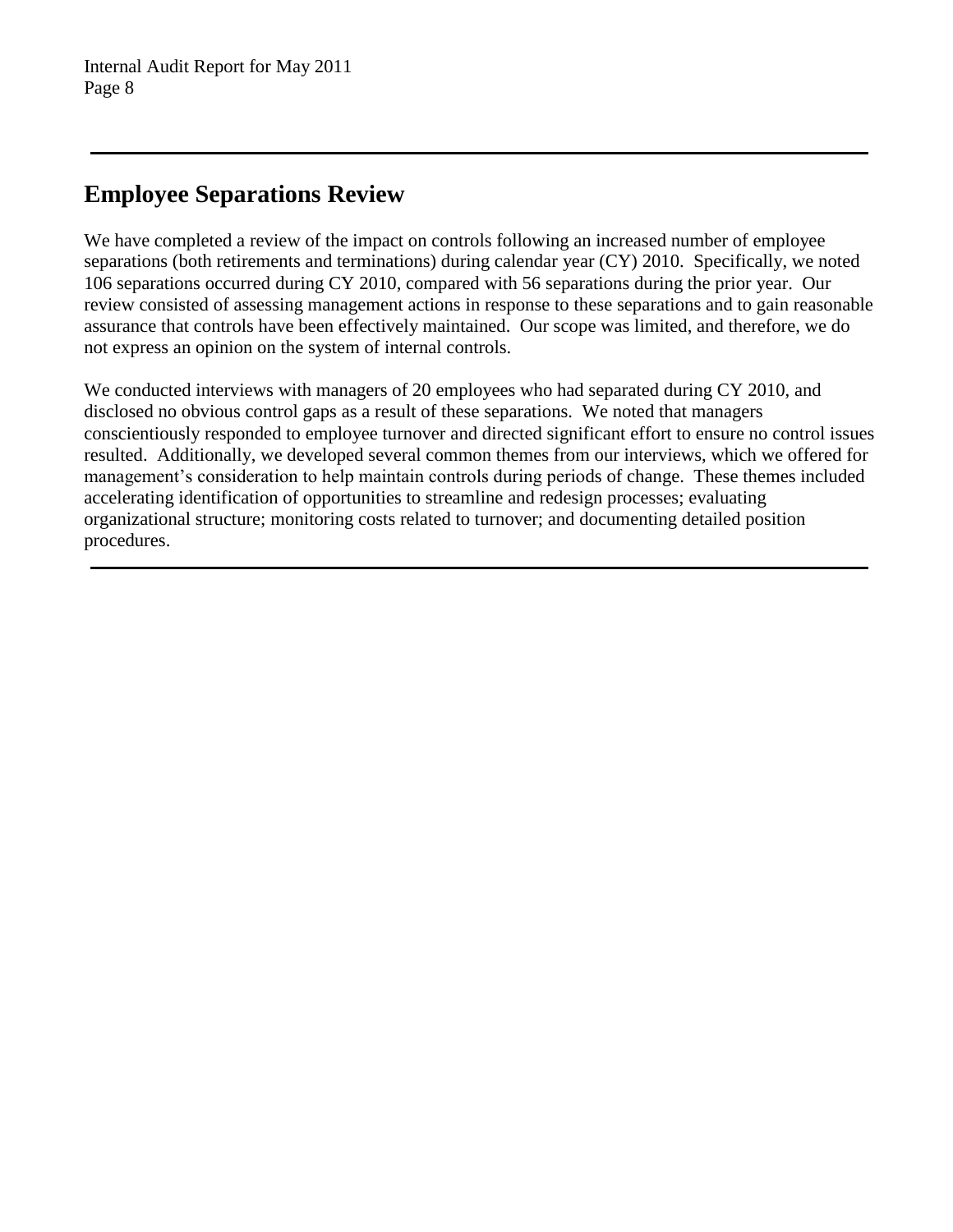

| Date:    | June 6, 2011                                                                                                                                                                                   |
|----------|------------------------------------------------------------------------------------------------------------------------------------------------------------------------------------------------|
| To:      | Gerald C. Riss, General Auditor                                                                                                                                                                |
| From:    | David C. Edwards, Section Manager, Information Technology<br>Diane Pitman, Section Manager, Human Resources                                                                                    |
| Subject: | Response to "Review of the Accounting and Administrative Controls Over<br>Information Technology (IT) Consulting Agreements with Take Supply<br>Chain and Ciber, Inc. as of December 31, 2010" |

Transmitted for your information and review is our response to the Audit Department's recommendations in regards to the "Review of the Accounting and Administrative Controls Over Information Technology (IT) Consulting Agreements with Take Supply Chain and Ciber, Inc. as of December 31, 2010." We would like to express our appreciation for the work completed by Neena Mehta on this review.

As we discussed during the audit exit conference, the issues related to retention primarily centered upon different interpretations of contract amendment language. The agreement administrators did not intend to have retention held for tasks identified in the audited contract amendments and worked with Contracts to word the amendments accordingly. Audit felt that the amendment wording was not clear and could have been interpreted to require retention. To avoid such differences of interpretation in the future, staff has initiated follow-up discussions with Contracts, Legal and Audit with the goal of improving the clarity of standard amendment language from this point forward.

The other findings and recommendations mainly related to issues with invoices that were addressed in December 2009 in conjunction with another audit. As this audit primarily involved invoices processed prior to that date, similar findings were identified. We are confident that the revised procedures put in place in December 2009 will help avoid such findings in the future.

The specifics of actions taken are included in the attachment.

Please feel free to contact us if there are any questions.

David C. Edwards

Diane Pitman

**Attachments**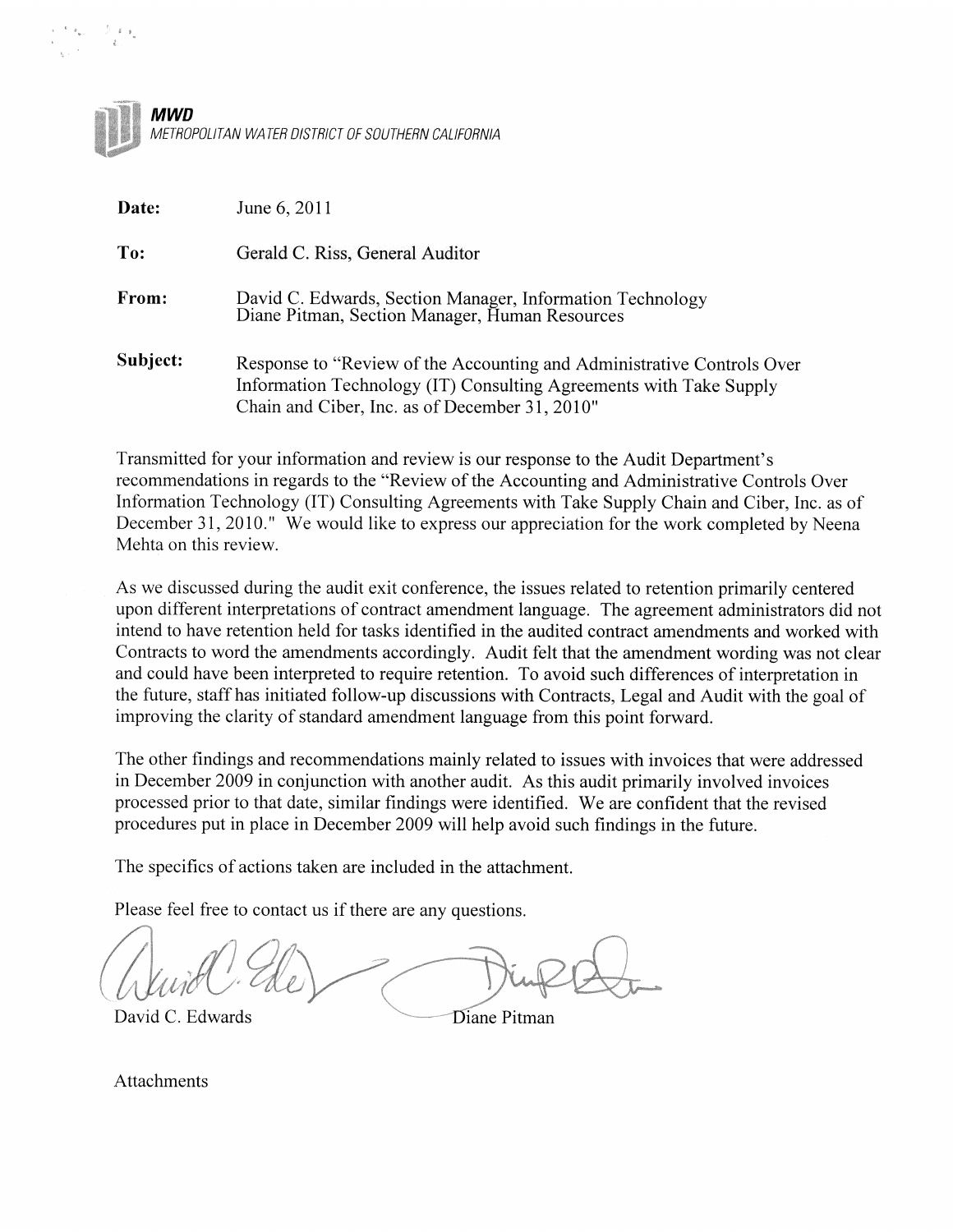| c: | J. Kightlinger |  |
|----|----------------|--|
|    | M. I. Scully   |  |
|    | D. Elliot      |  |
|    | G. F. Ivey     |  |
|    | D. C. Man      |  |
|    | R. Patterson   |  |
|    | T. Debacker    |  |
|    | S. Bennion     |  |
|    | D. N. Upadhyay |  |
|    | R. T. Hicks    |  |

R.L. Wolfe J. Green F. M. Mares D. Pitman A. Azmi M. Tracey<br>N. Mehta A. Kokuga

O: Audit\2011 Audits\ Ciber and Take Supply Chain

 $\mathcal{A}^{\mathcal{A}}$ 

 $\alpha$ 

 $\begin{array}{ccccc} \mathbf{p} & \mathbf{f} & \mathbf{g} & \mathbf{g} & \mathbf{g} \\ \mathbf{h} & \mathbf{g} & \mathbf{g} & \mathbf{g} & \mathbf{g} \\ \mathbf{h} & \mathbf{g} & \mathbf{g} & \mathbf{g} & \mathbf{g} \end{array}$